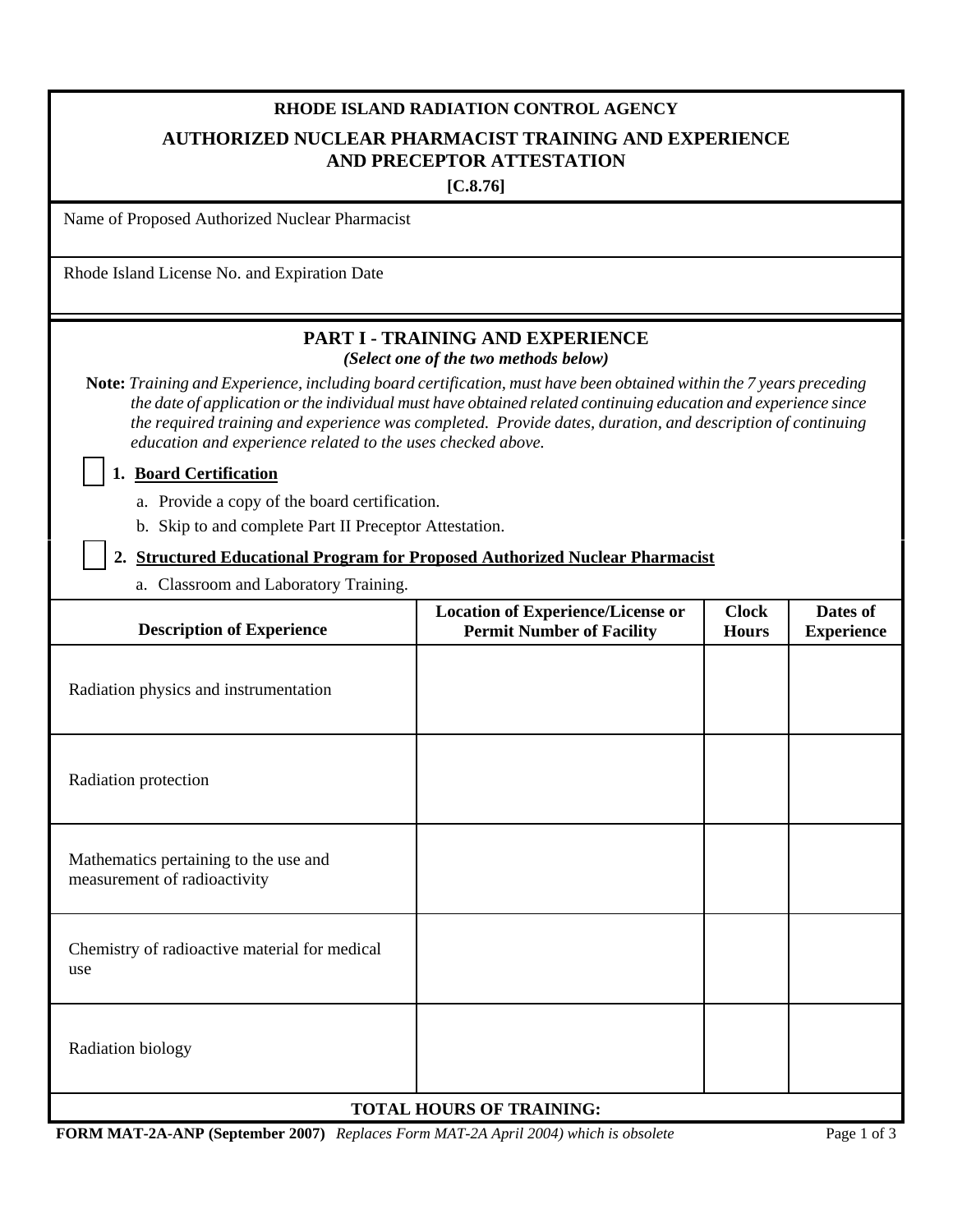## **RHODE ISLAND RADIATION CONTROL AGENCY AUTHORIZED NUCLEAR PHARMACIST TRAINING AND EXPERIENCE AND PRECEPTOR ATTESTATION [continued]**

## **2. Structured Educational Program for Proposed Authorized Nuclear Pharmacist [continued]**

b. Practical Experience in a Nuclear Pharmacy

| <b>Description of Experience</b>                                                                                                                                                                                               | <b>Location of Experience/License or Permit</b><br><b>Number of Facility</b> | <b>Clock</b><br><b>Hours</b> | Dates of<br><b>Experience</b> |  |  |  |  |
|--------------------------------------------------------------------------------------------------------------------------------------------------------------------------------------------------------------------------------|------------------------------------------------------------------------------|------------------------------|-------------------------------|--|--|--|--|
| Shipping, receiving, and performing<br>related radiation surveys                                                                                                                                                               |                                                                              |                              |                               |  |  |  |  |
| Using and performing checks for<br>proper operation of instruments used<br>to determine the activity of dosages,<br>survey meters, and, if appropriate,<br>instruments used to measure alpha<br>or beta-emitting radionuclides |                                                                              |                              |                               |  |  |  |  |
| Calculating, measuring, and safely<br>preparing patient or human research<br>subject dosages                                                                                                                                   |                                                                              |                              |                               |  |  |  |  |
| Using administrative controls to<br>avoid medical events in<br>administration of radioactive<br>material                                                                                                                       |                                                                              |                              |                               |  |  |  |  |
| Using procedures to prevent or<br>minimize radioactive contamination<br>and using proper decontamination<br>procedures                                                                                                         |                                                                              |                              |                               |  |  |  |  |
|                                                                                                                                                                                                                                | <b>TOTAL HOURS OF EXPERIENCE:</b>                                            |                              |                               |  |  |  |  |
| Supervising Individual                                                                                                                                                                                                         |                                                                              |                              |                               |  |  |  |  |
| c. Go to and complete Part II Preceptor Attestation.                                                                                                                                                                           |                                                                              |                              |                               |  |  |  |  |
|                                                                                                                                                                                                                                |                                                                              |                              |                               |  |  |  |  |

**FORM MAT-2A-AUD (September 2007)** *Replaces Form MAT-2A April 2004) which is obsolete* Page 2 of 3